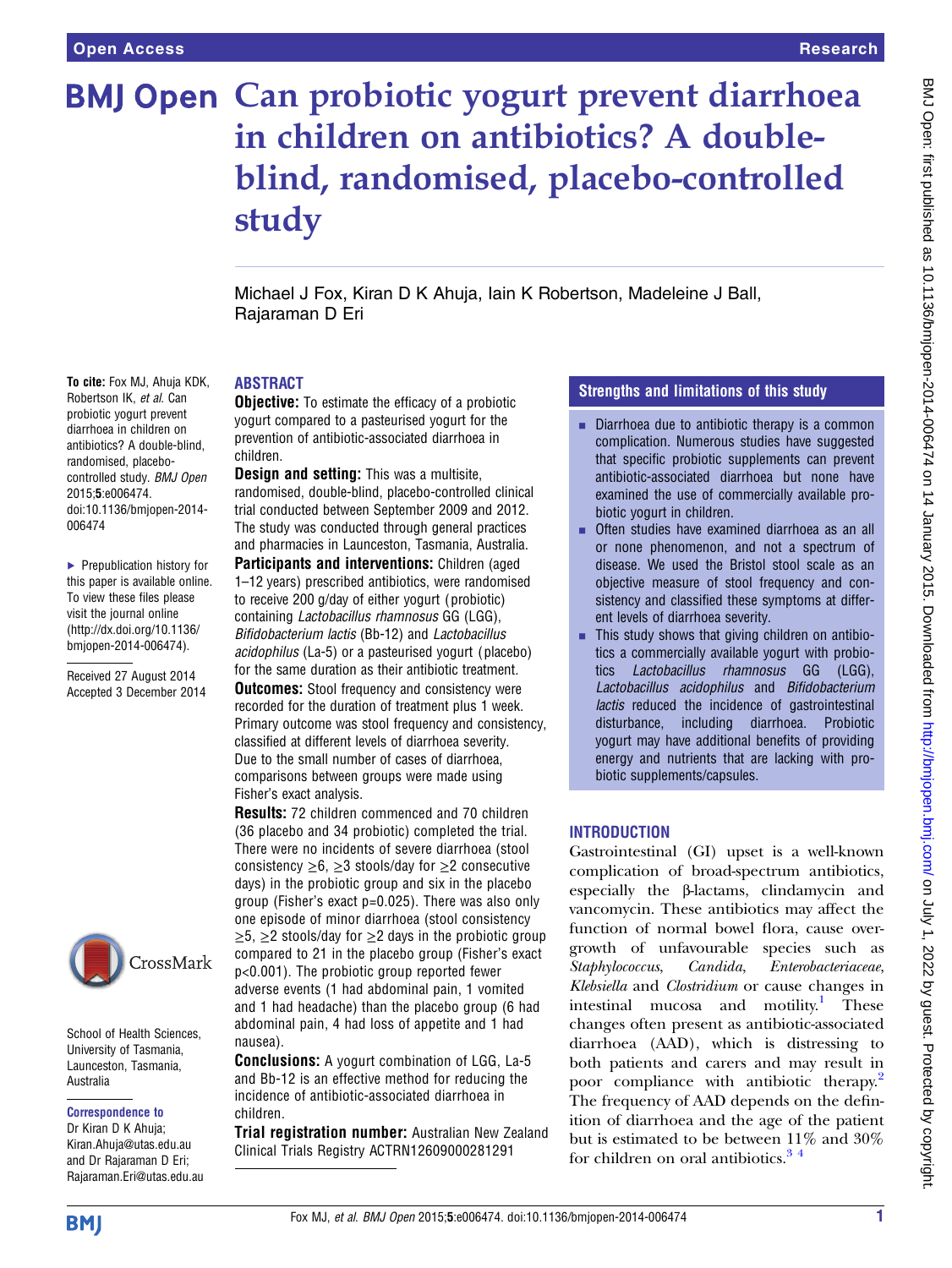Probiotics are often recommended on the assumption that ingestion of 'healthy' bacteria will reduce the disturb-ance of gut microbiota and subsequent diarrhoea.<sup>[5](#page-5-0)</sup> Like pharmaceuticals, different probiotics exert different actions and have different effects. A number of clinical trials have used probiotics for the prevention of AAD. These studies have used a range of probiotics and have shown variable results. Meta-analyses show equivocal results due to the lack of homogeneity between studies.[6 7](#page-5-0) Sub-group analyses of the meta-analyses showed a significant reduction in AAD with the use of probiotics, namely Lactobacillus rhamnosus GG (LGG) and Saccharomyces boulardii.<sup>7-[10](#page-5-0)</sup> A number of methods have been used to administer these probiotics, including capsules, tablets and yogurts.<sup>2</sup><sup>4 11</sup><sup>12</sup> The organ- $\frac{1}{2}$  isms used vary from a single species<sup>13</sup> <sup>14</sup> to multi-species cocktails,<sup>2</sup> <sup>15</sup> and the doses vary between studies, from  $10^7$ to  $10^{10}$  colony-forming units (CFU).<sup>7</sup>

Studies on adults in hospital settings have shown LGG can be used to treat vancomycin resistant Enterococcus<sup>[16](#page-5-0)</sup> and prevent AAD and Clostridium difficile associated diarrhoea.[17](#page-5-0) In the paediatric setting, studies have tested probiotic tablets and powders for the prevention of AAD. Currently there is only one study examining probiotic yogurt that included children, but no studies have been done solely on children to examine the efficacy of an LGG containing probiotic yogurt.<sup>[18 19](#page-5-0)</sup> Probiotic yogurt/ drinks are increasingly seen as attractive vehicles for delivery of probiotics because they are easily available, economical, easy to swallow, generally well tolerated and provide added energy, vitamins, minerals and protein when children are unwell. In Australia, the only commercially available yogurt containing LGG comes as a combination with Bifidobacterium lactis (Bb-12) and Lactobacillus acidophilus (La-5).

Previous studies  $6^{\frac{2}{3}}$  assessing the effect of probiotics for patients on antibiotics have focused only on the presence or absence of AAD. The WHO defines diarrhoea as three loose stools a day for two or more days. $20$  This approach fails to address the spectrum of type and severity of GI symptoms, which can range from minor to serious. Even minor symptoms may have an impact on children, their parents and compliance with treatment. Additionally, researchers have used different definitions of diarrhoea with differences in what frequency (two or three times a day for two consecutive days) constitutes diarrhoea, and the term 'loose' has not always been quantified.<sup>[2 4](#page-4-0) [14 15 21](#page-5-0)</sup> Although each study will be internally consistent, the different definitions do not allow for the comparison of absolute rates between different studies. Consequently, we have presented our results with a range of diarrhoea definitions, permitting a better understanding of both disease severity and comparison with previous work.

This study investigates the efficacy of yogurt containing LGG (strain deposit number (SDN) ATCC53103), Bb-12 (SDN DSM15954) and La-5 (SDN DSM13241), compared to a placebo, in reducing the rate of AAD in children on antibiotics.

# PATIENTS AND METHODS

This was a multisite stratified (prior history of AAD/no prior history of AAD), randomised, double-blind, parallel, placebo-controlled clinical trial. The study took place in two general practices and four pharmacies in Launceston, a regional town in Tasmania, Australia, with a catchment area of 100 000 people. General practitioners/pharmacists approached parents who presented with outpatient children aged 1–12 years prescribed broad-spectrum oral antibiotics. Children were excluded if they had a history of milk allergy or intolerance, antibiotic treatment within the previous 2 months, prophylactic antibiotic treatment, use of a probiotic product for medicinal purposes within the previous 7 days, immunodeficiency, chronic GI disease and acute or chronic diarrhoea. Parents were fully informed about the aims of the study, and written informed consent was obtained from at least one parent. The Human Research Ethics Committee (Tasmania) Network, Australia approved the study protocol (H0010498).

Using data from Koning's study, $22$  a sample size of 58 compared using a t test  $(1.5 \text{ stools/day}, SD \ 0.5/day)$ would detect a minimum relative reduction in frequency of 25% (power 80%;  $\alpha$  0.05). The reduction of 25% was chosen after informal discussion with clinicians as to what effect size they would consider significant enough to recommend the use of probiotic yogurt to patients they commenced on antibiotics. A sample size of 70 completed was chosen with 20% over-sampling as it was planned to use ordered logistical regression. The statistical methods were revised before the data analysis was commenced. To better understand the extent of the GI distress, we chose to use different definitions of diarrhoea as the outcome measure and this mandated time to event analyses (Cox proportional hazards regression).

A statistician generated independent allocation sequences and randomisation lists for each study site, using the random number generator in Microsoft Excel. As prior AAD has been shown to be a predictor of subsequent AAD, participants were stratified on their history of AAD.[19](#page-5-0) To avoid a disproportionate number of patients between treatment groups, randomisation at each site was performed in blocks of 10 (5 placebo and 5 probiotic). To ensure allocation concealment, an independent person oversaw the packaging and labelling of trial treatments based on the randomisation schedule. All investigators, participants, outcome assessors and data analysts were blinded to the assigned treatment throughout the study.

Children received yogurt  $(2\times100 \text{ g tubs/day})$  from the start to the end of their antibiotic treatment. The probiotic yogurt (Vaalia, a commonly available brand in supermarkets) contained LGG (mean dose  $5.2 \times 10^9$  CFU/ day), Bb-12 (mean dose  $5.9\times10^{9}$  CFU/day) and La-5 (mean dose  $8.3\times10^{9}$  CFU/day). In contrast, the placebo yogurt was a pasteurised yogurt containing S thermophilus (mean dose  $4.4 \times 10^4$  CFU/day) and *L bulgaricus* (mean dose  $1.2 \times 10^3$  CFU/day). Both the probiotic and the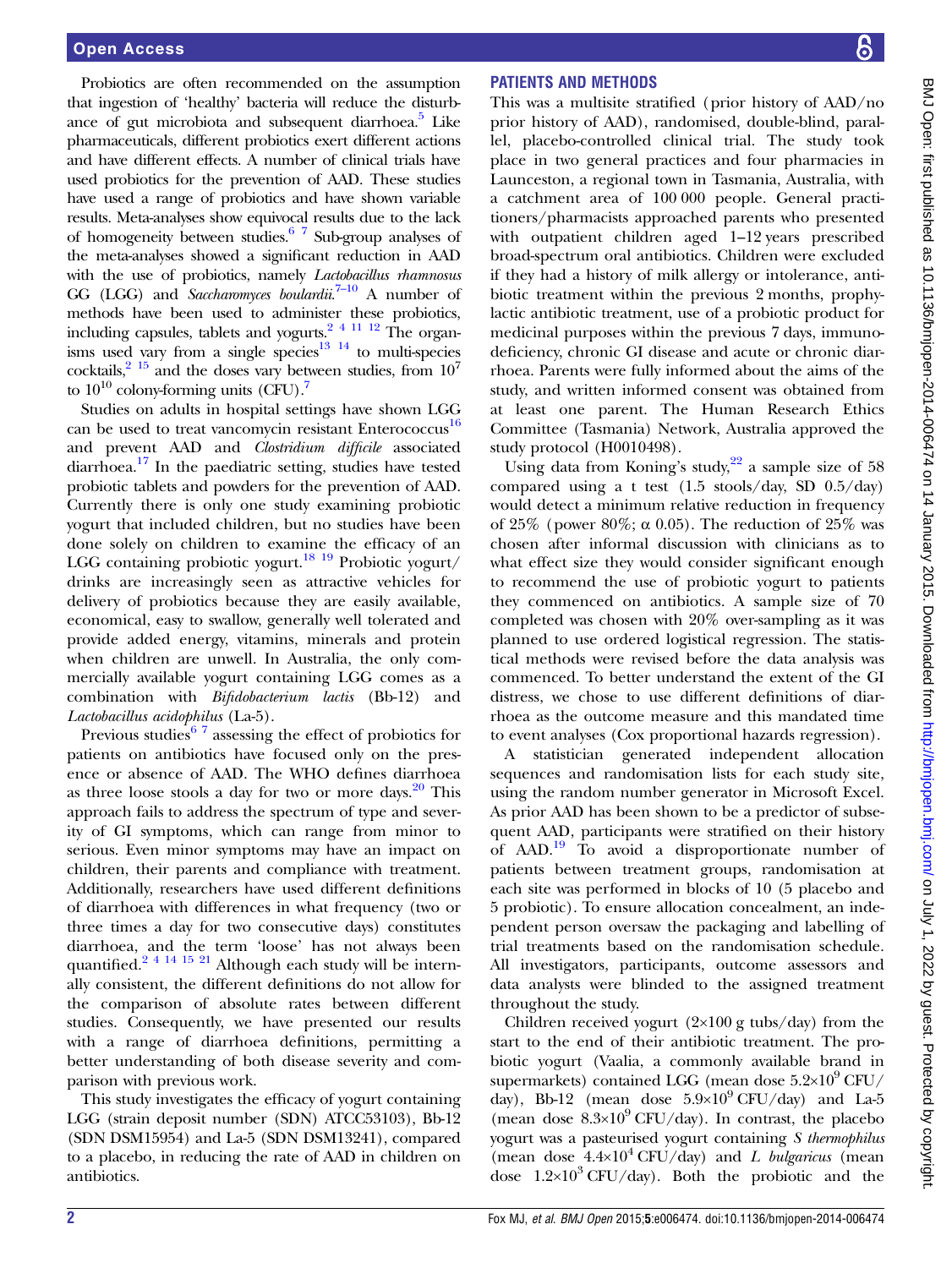placebo yogurt were supplied by Parmalat (Brisbane, Queensland, Australia) who had no role in the formulation or conduct of the study or in the data analysis or interpretation. An independent laboratory assessed the CFU content. The yogurt was in 100 g containers with identical labels. The yogurts were similar in taste but one yogurt was thinner in texture. Participants were only shown the yogurt they were going to use and did not have the opportunity to make a comparison. Instructions were provided on giving the yogurt and maintaining a diary for the duration of treatment plus 1 week. This time was chosen as the average onset of diarrhoea after commencement of antibiotics in children is 5.3±3.5 days (range  $0-15$  days).<sup>[3](#page-4-0)</sup>

On enrolment, baseline data for age, sex, weight, antibiotic and dose, usual bowel frequency and history of prior AAD was collected. Information on prior history of AAD was used for stratification during randomisation. Parents were given a diagrammatic representation of the Bristol Stool Scale (BSS) for children<sup>[23](#page-5-0)</sup> and shown how to rate their children's stool for consistency. They were also provided with a diary to record information on stool frequency and consistency, antibiotic and yogurt consumption (both trial and any other yogurt) and adverse symptoms.

The primary outcome was the efficacy of probiotic yogurt in prevention of diarrhoea, classified at different levels of severity: for example, less severe (stool frequency  $\geq$ 2/day for 2 or more days with stool consistency  $\geq$ 5 on the BSS); more severe (stool frequency  $\geq 3$ /day for 2 or more days with stool consistency ≥6 on the BSS).

The raw data of stool frequency and consistency was processed into a series of categories representing thresholds for different levels of disease severity (which were analysed based on event frequency), and then also analysed based on the time of first occurrence (event dated from the start of symptoms) of: stool frequency of two or more a day; stool frequency of three or more a day; stool consistency of type 5 (soft blobs with clear-cut edges, passed easily); and stool consistency of type 6 (fluffy pieces with ragged edges, a mushy stool). Similarly, the time to first occurrence of diarrhoea was calculated for each individual in the study using various definition of diarrhoea. These included: (A) stool consistency  $\geq 5$  and stool frequency  $\geq 2$ /day for more than 2 days; (B) stool consistency  $\geq 5$  and stool frequency  $\geq 3$ /day for more than 2 days; (C) stool consistency  $\geq 6$  and stool frequency  $\geq 2$ /day for more than 2 days; and (D) stool consistency  $\geq 6$  and stool frequency  $\geq 3$ /day for more than 2 days.

Time to first occurrence (event dated from the start of symptoms) data was compared between the placebo and the probiotics groups by estimating HRs using Cox proportional hazards regression adjusting for age, sex, susceptibility to antibiotic induced diarrhoea and the class of antibiotics. Fisher's exact test was used to compare the number of events of diarrhoea between the two groups. To check for compliance for antibiotic and yogurt intake, mean daily intake was calculated for each participant and then compared between the two groups. Where multiple outcomes were assessed, a corrected  $\alpha$  was calculated to assist interpretation of the estimated effects using the Holm–Bonferroni method: this method assumes that the outcomes are independent, but takes into account the results of all the outcome assessments together. All analyses were performed using Stata SE/V.13.0.

# RESULTS

Seventy-two participants were recruited between September 2009 and August 2012, but two did not return their details or trial results. Seventy children completed the study (29 girls, 41 boys; age 6.6±3.0 years; weight 28.2±11.0 kg; 36 placebo group, 34 probiotic group). Baseline characteristics (table 1) were generally similar, but there were relatively more girls in the placebo group than in the probiotic group, and more children in the placebo group received antibiotic treatment below the recommended dose based on the Australian Medicines Handbook guidelines.<sup>[24](#page-5-0)</sup>

Seven children in the placebo group and five from the probiotic group took <90% of prescribed antibiotics. Fewer children in the placebo group consumed  $\geq 80\%$ of the prescribed yogurt (20 vs 25) compared to the probiotic group. Statistically there was no significant

| <b>Baseline characteristics</b><br><b>Table 1</b>                             |                          |                              |  |
|-------------------------------------------------------------------------------|--------------------------|------------------------------|--|
| <b>Characteristics</b>                                                        | <b>Placebo</b><br>(n=36) | <b>Probiotic</b><br>$(n=34)$ |  |
| Previous AAD/no previous                                                      | 9/27                     | 5/29                         |  |
| <b>AAD</b>                                                                    |                          |                              |  |
| Mean age (year (SD))                                                          | 6.3(3.2)                 | 6.8(2.7)                     |  |
| Male/female                                                                   | 24/12                    | 17/17                        |  |
| Weight (kg (SD))                                                              | 28.0 (12.8)              | 28.4 (9.1)                   |  |
| $\beta$ -lactams                                                              | 34 (94%)                 | 30 (89%)                     |  |
| <b>Macrolides</b>                                                             | 1(3%)                    | 4 (12%)                      |  |
| <b>Tetracyclines</b>                                                          | 1(3%)                    | $0(0\%)$                     |  |
| Below recommended dose<br>of antibiotics                                      | 19 (53%)                 | 12 (38%)                     |  |
| Recommended dose of<br>antibiotics                                            | 16 (44%)                 | 17 (53%)                     |  |
| Above recommended dose<br>of antibiotics                                      | 1(3%)                    | 3(9%)                        |  |
| Unknown dose of antibiotics                                                   | $0(0\%)$                 | 2(6%)                        |  |
| Completed antibiotic<br>treatment                                             | 27 (75%)                 | 29 (85%)                     |  |
| Stool frequency daily or 2nd<br>daily                                         | 33 (92%)                 | 31 (91%)                     |  |
| Stool frequency other than<br>daily or 2nd daily<br>Reason for antibiotic use | 3(8%)                    | 3(9%)                        |  |
| Ear infection                                                                 |                          |                              |  |
| Throat infection                                                              | 20 (56%)                 | 18 (53%)                     |  |
| <b>Chest infection</b>                                                        | 8(22%)                   | 9(26%)                       |  |
|                                                                               | 3(8%)                    | 3(9%)                        |  |
| Other/unknown                                                                 | 5(14%)                   | 4 (12%)                      |  |
| Values are number (percentage) unless otherwise stated.AAD,                   |                          |                              |  |

antibiotic-associated diarrhoea.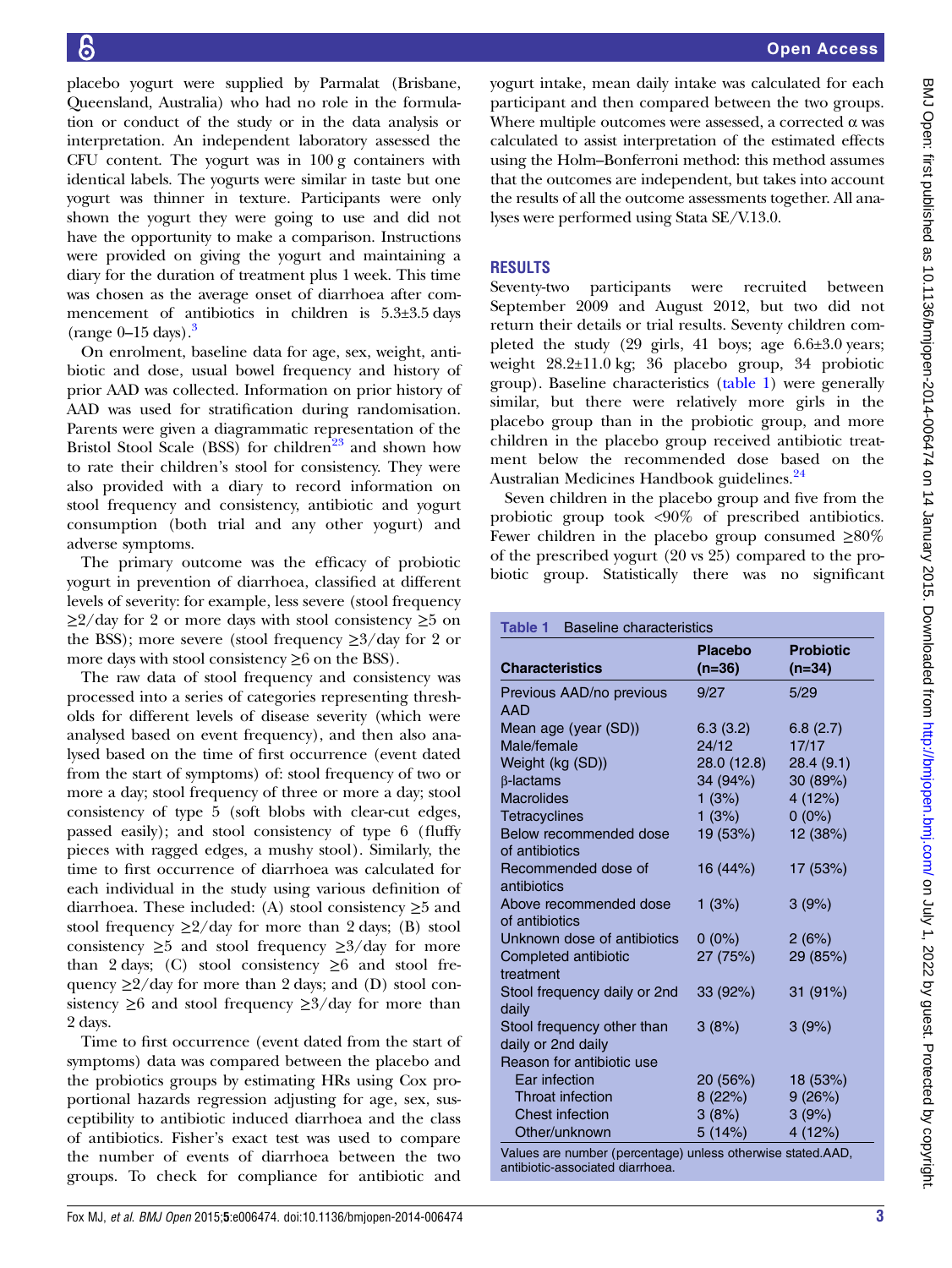difference (all p>0.09) in the children who were compliant in taking medication and/or yogurt between the two groups.

There were more adverse events reported in the placebo group (6 had abdominal pain, 4 had loss of appetite and 1 had nausea) compared to the probiotic group (1 had abdominal pain, 1 vomited and 1 had headache). The mean±SD duration of antibiotic treatment was 5.6±2.2 days.

Table 2 compares the number of cases of diarrhoea by different definitions. Figure 1 shows a comparison of time of onset of the first occurrence of a stool frequency  $\geq 3$ /day or stool consistency  $\geq 6$ . Cox proportional hazard regression analysis showed that in comparison to the placebo group, the probiotic group had fewer events of stool frequency ≥2 (HR 0.14, 95% CI 0.03 to 0.62, p=0.01), stool frequency ≥3 (HR 0.04, 95% CI 0.004 to 0.29, p=0.002), stool consistency  $\geq 5$  (HR 0.18, 95% CI 0.08 to 0.38, p<0.001) and stool consistency  $>6$  (HR 0.11, 95% CI 0.03 to 0.41, p=0.001). Analyses were also conducted to assess the differences in results for children with and without known susceptibility of diarrhoea in response to antibiotic treatment, and these differences were not significant (all p>0.7).

#### **DISCUSSION**

This study was conducted in children aged 1–12 in an outpatient setting. In all classifications of diarrhoea there were significantly fewer incidences in children given a probiotic rich yogurt in comparison to children on a placebo yogurt. No children in the probiotic group experienced severe diarrhoea compared to six in the placebo group. There was only one child with mild diarrhoea (definition A) in the probiotic group and 21 in

| <b>Table 2</b> Comparison of cases of diarrhoea by different<br>definitions in placebo and probiotic groups |                                               |                                                                                                       |         |  |
|-------------------------------------------------------------------------------------------------------------|-----------------------------------------------|-------------------------------------------------------------------------------------------------------|---------|--|
| Definitions of<br>diarrhoea                                                                                 | <b>Placebo</b><br>cases/total<br>participants | <b>Probiotic</b><br>cases/total<br>participants                                                       | p Value |  |
| A (SC $\geq$ 5,<br>>2 stools/day<br>for $\geq$ days)                                                        | 21/36                                         | 1/34                                                                                                  | < 0.001 |  |
| B (SC $\geq$ 5,<br>$>3$ stools/day<br>for $\geq$ days)                                                      | 16/36                                         | 0/34                                                                                                  | < 0.001 |  |
| C (SC $\geq$ 6,<br>>2 stools/day<br>for $\geq$ days)                                                        | 8/36                                          | 0/34                                                                                                  | 0.005   |  |
| D (SC $\geq$ 6.<br>$>3$ stools/day<br>for $\geq$ days)                                                      | 6/36                                          | 0/34                                                                                                  | 0.025   |  |
| Any of the<br>above                                                                                         | 27/36                                         | 1/34<br>$\Gamma$ iska da arrast amalusis. Otasl samaistanar: $(\Gamma \cap \Gamma)$ data is bassad am | < 0.001 |  |

isher's exact analysis. Stool consistency  $(SC)$ the Bristol Stool Scale.

Holm–Bonferroni corrected α values: A=0.01; B=0.0125; C=0.025; D=0.05; Any=0.0167.



Figure 1 Proportion of children at risk for the first occurrence of (A) stool consistency score of ≥6; and (B) stool frequency of ≥3 stools a day. Stool consistency of 6 corresponds to fluffy pieces with ragged edges of loose mushy stool based on the Bristol Stool Scale. The solid line represents the placebo group and the dashed line represents the probiotic group.

the placebo group. There was a significant reduction in duration and a delay in onset of increased stool frequency and stool consistency for children given a probiotic yogurt. This shows that an easily available yogurt provides a relevant reduction in AAD in children at the same time as providing energy and nutrition.

While children have not previously been tested with a LGG probiotic yogurt, the results of this study are consistent with previous trials in adults on antibiotics given LGG yogurt $^{21}$  and children given LGG supplements.<sup>11</sup> <sup>13</sup> <sup>15</sup> <sup>25</sup> Prior studies using different probiotics have shown variable effects and meta-analyses show equivocal results due to lack of homogeneity between studies. $67$  This suggests that not all probiotics are the same, so each probiotic needs to be tested for its efficacy in a specific context.<sup>[26](#page-5-0)</sup> A recent review recommends further studies of probiotics in an outpatient setting. $27$  This research begins to fill this gap. In general, previous studies have reported on the incidence of diarrhoea as an all-or-none phenomenon and as such may not reflect the real world impact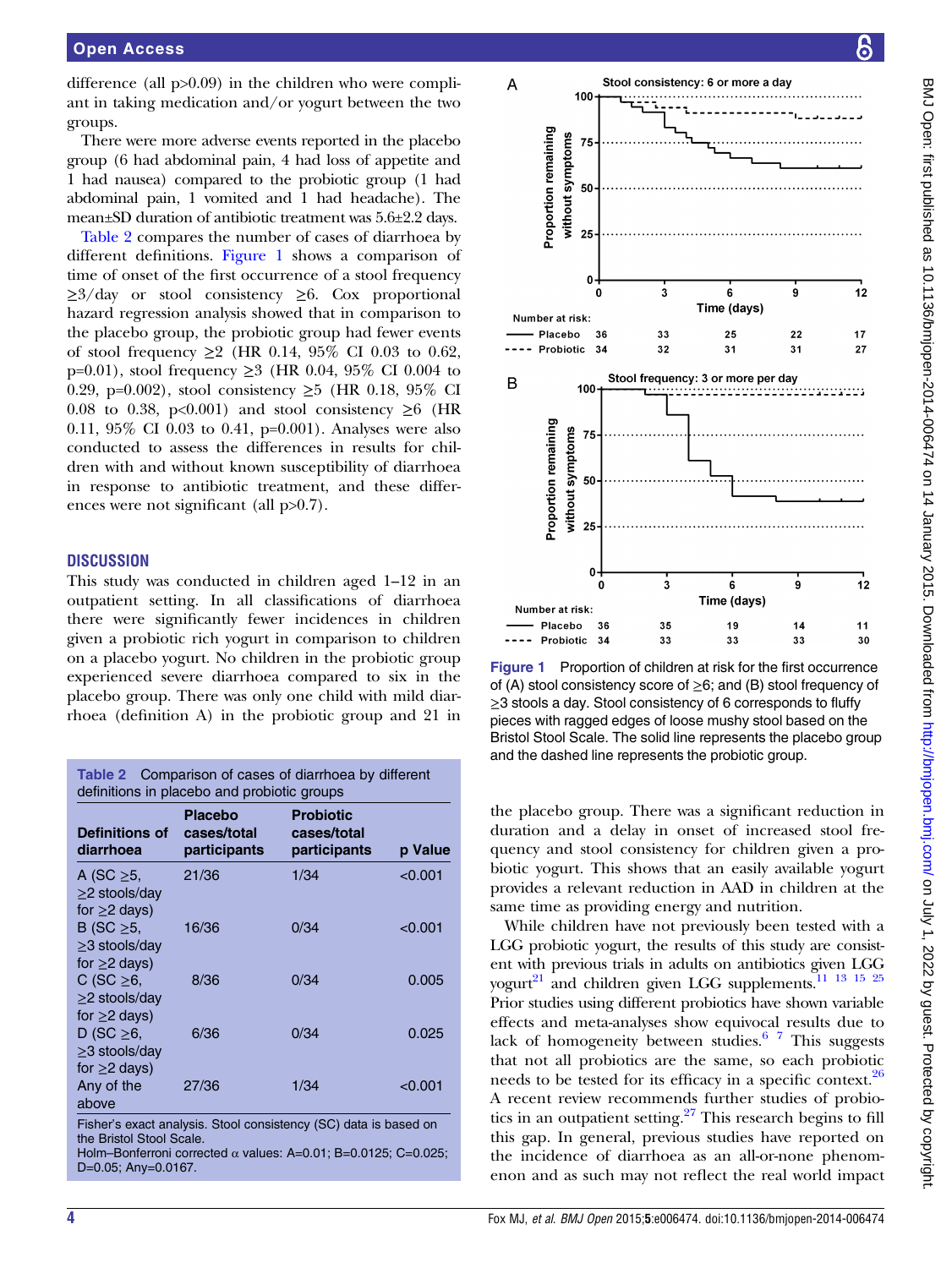Open Access

<span id="page-4-0"></span>of GI distress. Our study demonstrates that there is a wide spectrum of apparent response to probiotics, depending on which levels of disease severity are analysed: mild events are associated with relatively low estimates of benefits from probiotics, whilst more severe events are associated with much larger estimates of benefits. Thus the apparent heterogeneity may be due in part to measurement issues.

Increased stool frequency or loose bowel movements can be distressing for the child or parents/carers. They may not be particularly concerned whether they have met the WHO definition of diarrhoea.<sup>20</sup> Symptoms of increased frequency or liquid consistency may cause premature termination of antibiotic therapy, missed days from school or day care and, by association, lost days of work for parents/carers.<sup>[28](#page-5-0)</sup> Definitions of diarrhoea in earlier studies have varied; some using two or more loose stools/day, $2^{13}$  some using three or more loose stools/day,<sup>4 11 12</sup> <sup>15</sup> <sup>19</sup> <sup>21</sup> <sup>25</sup> <sup>29</sup> and another using more than three times normal frequency.<sup>14</sup> In general, studies have failed to specify their criteria for loose stools<sup>2 4 [11 15 19 21 25 29](#page-5-0)</sup> or created their own definition.<sup>[13](#page-5-0)</sup> To reduce subjective variability, this study used the BSS, a reliable and validated method to assess stool consist-ency.<sup>[23](#page-5-0)</sup> Stools are rated from 1 (separate hard lumps) to 7 (watery with no solid lumps). Using this approach we were able to create a range of definitions of diarrhoea and analyse the effect across a spectrum of disease as well as allow comparison with previous trials. Across all measures, there was an apparently large statistically significant reduction in symptoms for the children receiving the probiotic-rich yogurt, with no suggestion of a smaller effect in those with more severe symptoms. At the same time, yogurt is easy to administer and provides a palatable source of calories, vitamins, minerals and protein when children may not be inclined to eat or drink because of their illness.

A limitation of this trial is that the effects on stool were only recorded for the duration of antibiotic treatment plus 1 week; there may have been further incidents outside this time frame that have not been reported. This time frame was chosen as studies have noted that the majority of incidents of AAD occur within the first 2 weeks of commencing antibiotics,  $3 \frac{11}{11}$  and we were concerned with the issue of compliance with data collection for a longer follow-up period. This study relied on selfreport by either the parents or child. When the child was at school or day care, reporting and recording in the diary may have been less than complete. As noted by Lane, children under the age of 8 are less reliable in their use of the modified  $BSS$ ,<sup>[23](#page-5-0)</sup> however, in the posttrial questionnaire, all the participants found the stool chart easy to use and often a conversational piece. The placebo yogurt was not tested for ability to induce or reduce diarrhoea. It would seem unlikely that the placebo should have caused diarrhoea, as the incidence of diarrhoea in the placebo group was consistent with previous studies. $3^4$  A further limitation may be the time

it took to recruit the patients, almost 3 years, which may have caused a selection bias. It also highlights the difficulty of recruitment in busy outpatient clinics.

All p values are lower than the  $\alpha$  values corrected for multiple hypothesis testing (Holm–Bonferroni). The consistent trend of the results across all definitions of diarrhoea makes a type-1 error unlikely.

The mechanism by which probiotics reduce diarrhoea may be via modulation of the host immune system or on the composition of the GI microbiota and their by-products.<sup>30</sup> This study was not designed to investigate these mechanisms and additional microbiological study is warranted. Currently clinical studies randomly test probiotics for their therapeutic potential. In the future these studies could be better targeted if their mechanism of action was understood.

### **CONCLUSION**

This study, conducted in a community setting for an everyday problem that affects hundreds of thousands of children each year, using an economical, easily accessible, nutritious food, shows that a yogurt combination of LGG, La-5 and Bb-12 is an effective method for reducing the incidence of antibiotic-associated GI disturbance in children.

Contributors MF was responsible for literature search, study design, data management, data interpretation and writing. KDKA was responsible for data analysis, data interpretation and writing. IKR was involved in study design, statistical analysis plan and data interpretation. MJB and RE were involved in data interpretation and writing of the manuscript.

Funding The study was supported by Parmalat Australia.

Competing interests None.

Patient consent Obtained.

Ethics approval The study was approved by the Human Research Ethics Committee (Tasmania) Network, Australia. All authors had full access to the data and take full responsibility for the integrity of the data and the accuracy of the data analysis.

Provenance and peer review Not commissioned; externally peer reviewed.

Data sharing statement No additional data are available.

**Open Access** This is an Open Access article distributed in accordance with the Creative Commons Attribution Non Commercial (CC BY-NC 4.0) license, which permits others to distribute, remix, adapt, build upon this work noncommercially, and license their derivative works on different terms, provided the original work is properly cited and the use is non-commercial. See: [http://](http://creativecommons.org/licenses/by-nc/4.0/) [creativecommons.org/licenses/by-nc/4.0/](http://creativecommons.org/licenses/by-nc/4.0/)

#### **REFERENCES**

- Hogenauer C, Hammer HF, Krejs GJ, et al. Mechanisms and management of antibiotic-associated diarrhoea. [Clin Infect Dis](http://dx.doi.org/10.1086/514958) 1998;27:702–10.
- 2. Beniwal RS, Arena VC, Thomas L, et al. A randomized trial of yogurt for prevention of antibiotic-associated diarrhoea. [Dig Dis Sci](http://dx.doi.org/10.1023/A:1026155328638) 2003;48:2077–82.
- 3. Turck D, Bernet JP, Marx J, et al. Incidence and risk factors of oral antibiotic-associated diarrhoea in an outpatient pediatric population. [J Pediatr Gastroenterol Nutr](http://dx.doi.org/10.1097/00005176-200307000-00004) 2003;37:22–6.
- 4. Kotowska M, Albrecht P, Szajewska H. Saccharomyces boulardii in the prevention of antibiotic-associated diarrhoea in children: a randomized double-blind placebo-controlled trial. [Aliment Pharmacol](http://dx.doi.org/10.1111/j.1365-2036.2005.02356.x) [Ther](http://dx.doi.org/10.1111/j.1365-2036.2005.02356.x) 2005;21:583–90.